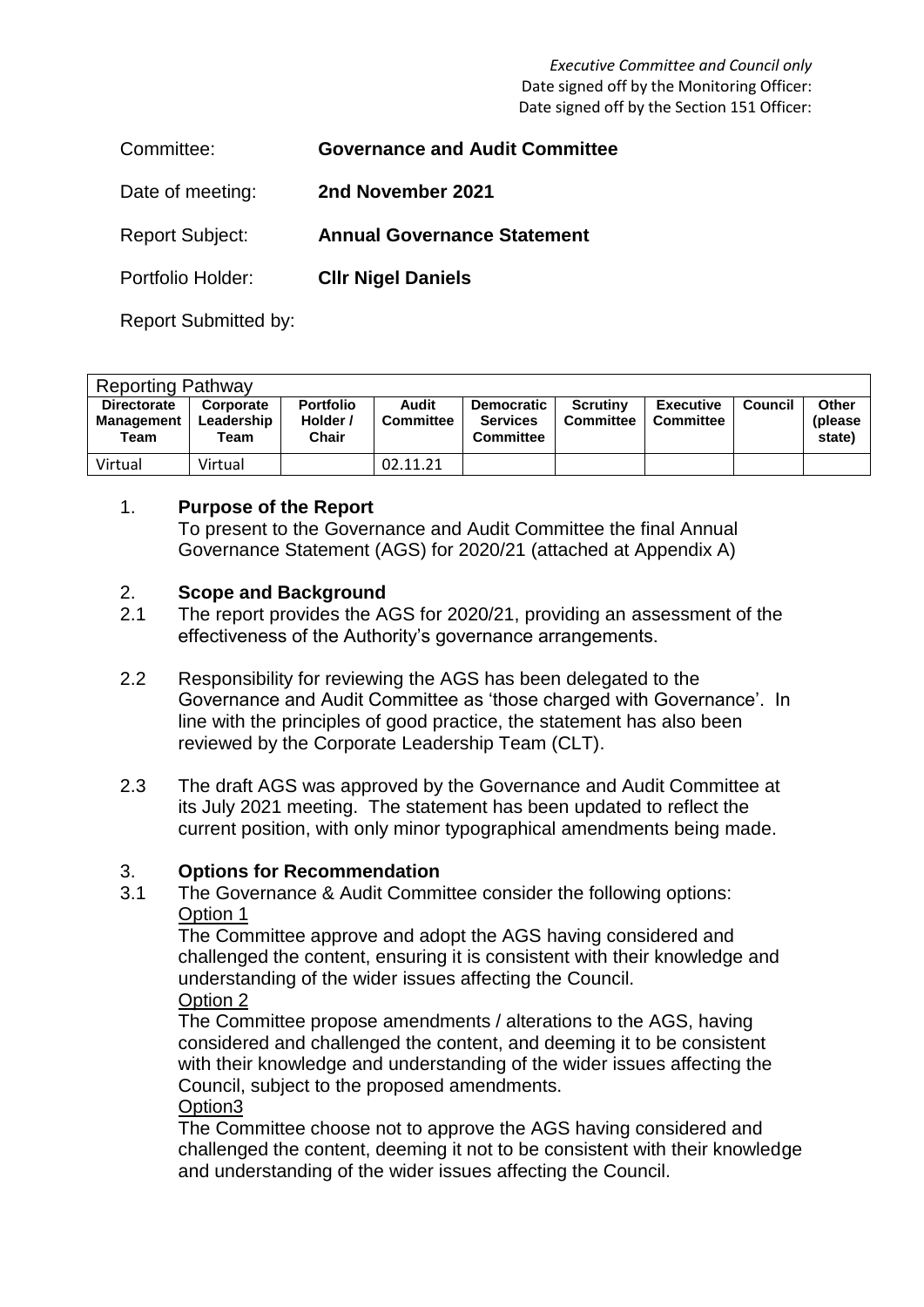#### 4. **Evidence of how does this topic supports the achievement of the Corporate Plan / Statutory Responsibilities / Blaenau Gwent Wellbeing Plan**

- 4.1 Production of an AGS assists the Authority in achieving its Corporate Plan Priority of an ambitious and innovative council delivering the quality services we know matter to our communities by providing an assessment of the governance arrangements in place for Blaenau Gwent CBC.
- 4.2 Production of the AGS is a statutory requirement under the Accounts and Audit Regulations (Wales) 2014 to accompany the Statement of Accounts.

# 5. **Implications Against Each Option**

# 5.1 *Impact on Budget (short and long term impact)*

There are no direct financial implications arising from the production of the AGS.

## 5.2 *Risk including Mitigating Actions*

Options 1 and 2 are compliant with the requirements of the Accounts and Audit Regulations (Wales) 2014. Option 3 would result in non-compliance with these regulations and could affect the opinion of the external auditor. on the Statement of Accounts and require additional regulatory work to be undertaken.

## 5.3 *Legal*

There are no direct legal implications arising from the production of the AGS. If option 3 is selected, we would not comply with legislation

#### 5.4 *Human Resources*

The production of the AGS involves the investment of Senior Management time from across the Authority. The commitment is met from existing resources.

## 6. **Supporting Evidence**

#### 6.1 *Performance Information and Data*

The production of the AGS is an element of the governance framework of the Authority.

6.1.1 Due to the pressures resulting from the covid 19 pandemic it was not possible to produce the AGS in line with the timescales required by the Accounts and Audit Regulations (Wales). However, the AGS has been produced within the timeframes specified in the statutory notice issued by the Authority in relation to the production of the Statement of Accounts

## 6.2 *Expected outcome for the public*

The AGS sets out how the Council's governance framework has operated for the ultimate benefit of the citizens of Blaenau Gwent.